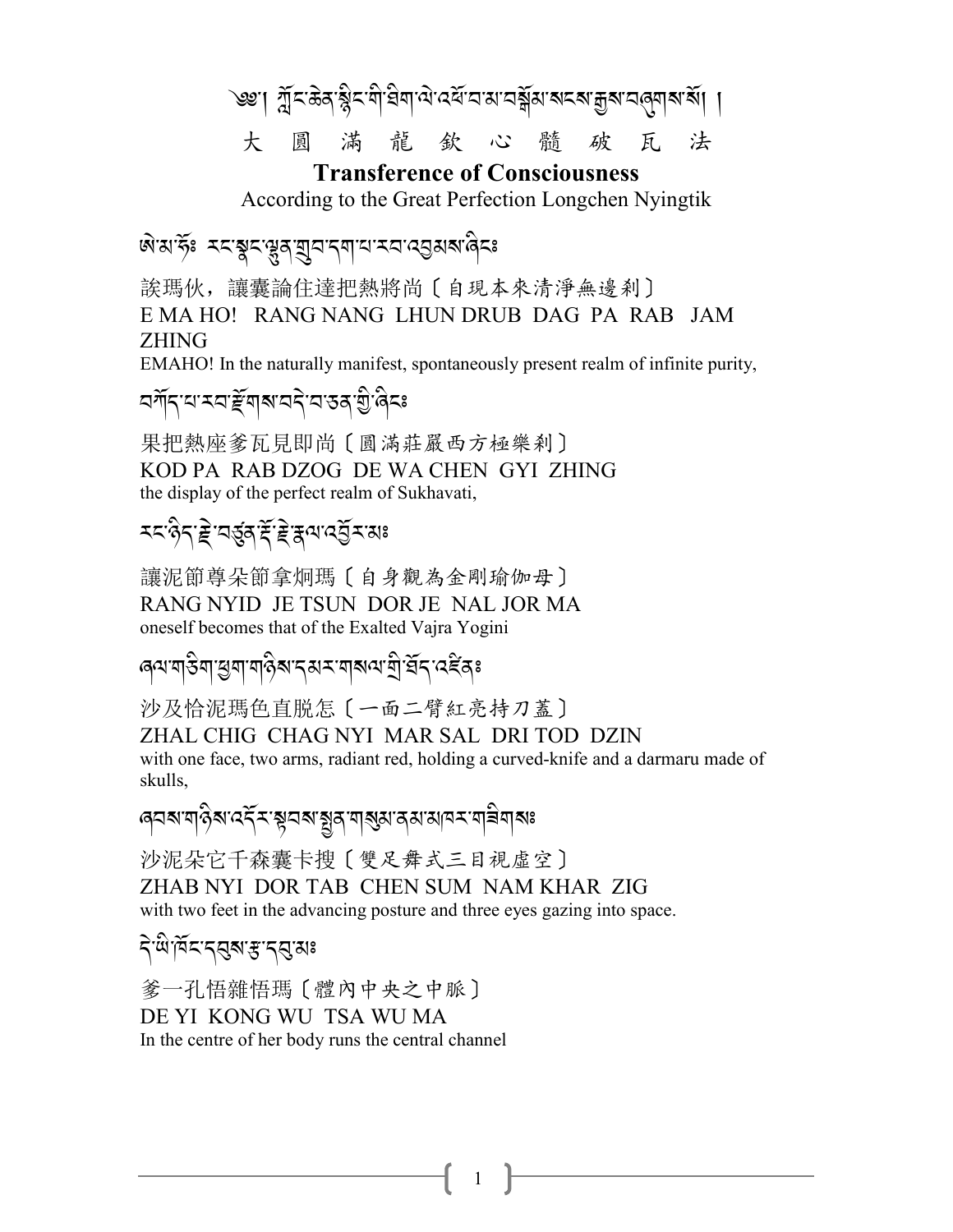#### <u>ৡ</u><br>য়৸য়৸য়৸৻ৼয়ৢয়ঢ়ৼ৻য়৸

容查達纽藏巴拉〔粗細猶如竹箭許〕 BOM TRA DA NYUG TSAM PA LA which is the size of a narrow bamboo arrow.

# !R*%-?%?-:*R*.-G* A*-*&*-*\$*-&/*:

東桑窩急補各千〔具有空淨光之管〕 TONG SANG OD KYI BU GU CHEN a transparent empty tube of light.

# *a x* \$ : क्ष्ट्र्य द्वय विद्य : अं : २

呀涅滄補涅思哈〔上端開於梵淨穴〕 YAL NE TSANG UG NEY SU HAR The upper end opens at the crown of the head (the Brahma aperture);

# ম<mark>≍'ষ্</mark>ণু'ৰ্দ্ৰিশ্ৰম্ম'য'শ্ৰঃ

瑪涅爹卧素巴以〔下端關閉於臍下〕 MAR NE TE OG ZUG PA YI the lower end is sealed off below the navel.

# ह्रैदावद<sup>्</sup>रूय|अञ्चल-दिक्षेदः

娘卡粗節加比党〔心間阻斷之節上〕 NYING KAR TSIG KYI CHED PA'I TENG Upon the conjoining place at the level of the heart

# <sup>ন্দু</sup>ন্দ্ৰাভ্ৰাণ্ড ক্ৰীড় প্ৰিস্কাঃ<br>ক্ৰীন্দ্ৰা

龍給土列將恰悟〔淡綠風團明點中〕 LUNG GI THIG LE JANG KYA'I WU is a light green luminous-sphere of wind,

#### $\mathbf{\hat{x}}$ ম্বাশস্কুঃশ্মিশ<sub>্</sub>বৰ মৰ্মায় A

柔巴舍由瑪波洒〔明觀自心紅舍字〕 RIG PA HRI YIG MAR PO SAL in the center of which is one's awareness as a clear red HRI.

# ষ্ট্ৰ<sup>,</sup> শ্ৰম্<sup>2</sup>ম ব্ৰামুক্লী, বি

起窩尺剛藏急登〔頭頂一肘許上方〕 CHI WOR DRU GANG TSAM GYI TENG One cubit distance above one's head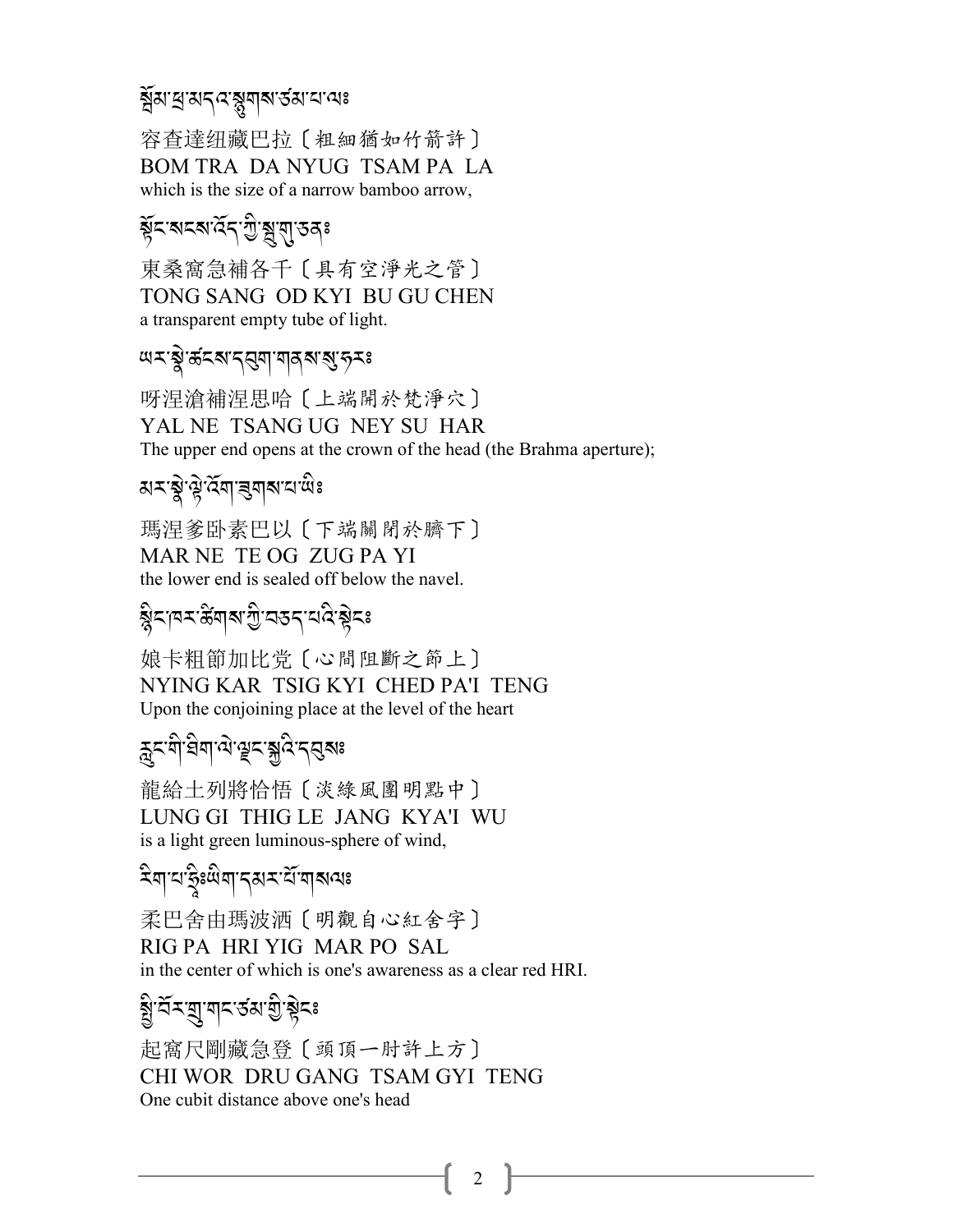য়ৼ৶য়ৗৄ৶ৼৗৼ৸ৼ৸ৼ৸ৼ

桑吉囊瓦它夜訥〔明觀無量光佛陀〕 SANG GYE NANG WA TA YE NI is the Buddha of Boundless Light (Amitabha).

#### 

参别做比棚波薩〔具相隨好圓滿身〕 TSEN PE DZOG PA'I PHUNG POR SAL His form is shining with all the marks and characteristics of perfection.

<u>၎</u>ชัย भूव दत्वाने व विव गानी गवाना ने बांचके अवालय देवाना का के बांचकर के संबंध के सं

෮ඁඁ෫ඁ෦෫ඁ෬෧෦ඁ෬෯෫෦෬෬෦෯෧෪෨෫෫෫෫෫෫෫෫෫෦෪෨෪෫෮෦෦

देन नयवासेन गुज्ञ अनुव उत्तर अत्र अवाय सहना वार्य अपदेव वी

瓊燈地 得仁刹巴 扎瓊巴 央達巴座比 桑吉恭波 握巴的 彌巴拉强擦 落 却朵加斯起哦〔此時念誦七遍或更多聖號,然后念诵下列〕

[頂禮供養皈依出有壞善逝應供正等覺怙主阿彌陀佛]

CHOM DEN DE. DE ZHIN SHEG PA. DRA CHOM PA. YANG DAG PAR DZOG PA'I. SANG GYE GON PO. OD PAG TU. MED PA LA. CHAG TSAL LO. CHOD DO KYAB SU CHI'O {Recite seven times or as many times as possible. Then  $pray$ : To the Bhagavan, the Tathagata, the Arhat, the Perfectly Pure Buddha, the Protector of Boundless Light (Amitabha), to you I pay homage, make offerings, and take refuge!

#### ঐয়ের্দ্গ শব্ম মমন্ত্বমন্ত্রী বিশাষীবাবঃ

誒瑪伙 涅讓囊噸急卧門拿〔境為自現了義密嚴剎〕 E MA HO! NE RANG NANG DON GYI OG MIN NA EMAHO! In the realm of self-illuminated Akanishta

*धे*दाददाबर् दिखहदाबादादीबाबाद्यदेख्नींदृश्च

以達接家古抽比龍〔百倍信心彩虹縈繞中〕 YID DAD GYA'I JA GUR TRIG PA'I LONG filled with rainbows of 100-fold devotion,

য়ৢঀয়ৼয়ৣঀৼ৻ৼ৻৸ৼ৻ৼ৻ড়৻ৼ৻৸৻৸

價根地雜圍喇嘛涅〔皈處總集根本之上師〕 KYAB KUN DU TSA WA'I LA MA NI is the root lama, embodiment of all refuges.

3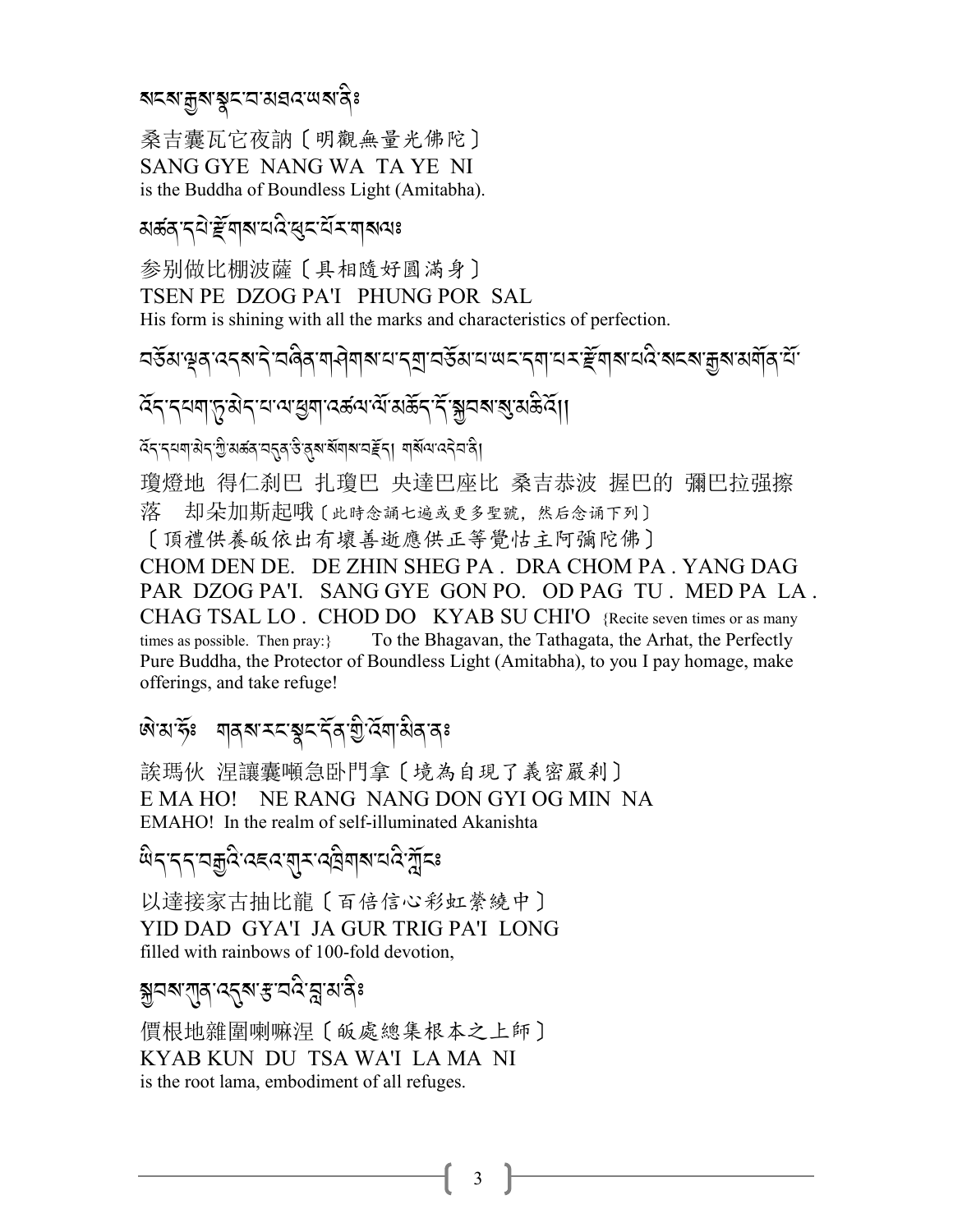# ষ্*,*প্ৰস্ৰামান্দ্ৰপূপৰা প্ৰস্থিত প্ৰস্থিত প্ৰস্থিত প্ৰস্থিত প্ৰস্থিত প্ৰস্থিত প্ৰস্থিত প্ৰস্থিত প্ৰ

古它嘛瑪引党米露〔身非庸俗而為清澈身〕 KU TA MAL MA YIN DANG MA'I LU His form is not ordinary but luminous.

*.0=-?%?-o?-*\$*%-3 ,:* A*-%*R*-2*R*<-2*8*\$?*:

巴桑吉囊它我窩受〔吉祥無量光佛本體住〕 PAL SANG GYE NANG TA'I NGO WOR ZHUG He resides as the essence of the glorious Buddha of Boundless Light.

## <sup>2</sup><br>প্ৰবৰ্ণ প্ৰাৰম্ভ ৰাজ্যৰ প্ৰাৰম্ভ ৰাজ্যৰ প্ৰাৰম্ভ কৰি সমী

以木古東為所瓦爹〔當以強烈敬信心祈禱〕 YID MO GU DUNG WE SOL WA DEB With a mind of overwhelming devotion, I pray:

ন্যপ্ৰাপ্ৰ প্ৰদেশ পৰি দুৰ্গ প্ৰাপ্ত পৰি দুৰ্গ প্ৰদেশ<br>পৰা দুৰ্গ প্ৰদেশ প্ৰদ

浪破瓦炯哇進急落〔現前往生聖道祈加持〕 LAM PO WA JUNG WAR JIN GYI LOB Bless me that I may accomplish the path of Transference-of-Consciousness (phowa)!

# শৰ্ম হেঁশ'ৰ্মৰ অস্ত্ৰীৰ্<sup>য</sup>্য বিভিন্ন প্ৰাৰমিক<br>শৰ্ম

涅卧門捉吧進急落〔趨入密嚴剎土祈加持〕 NE OG MIN DROD PAR JIN GYI LOB Bless me that I may pass to the realm of Akanishta

ব্*ই*ন্ম:হ্রম:স্কুবি:ক্রুন্ম:ম'হ্রিম্'মম:র্ম্র্মা ক্রুন্স ক্রুম্' ক্রম্যা ক্রিম্যঃ .<br>.<br>. .<br>.<br>.

样秋古假薩滲巴雄(三遍)吼吼吼〔願獲法身法界之佛地〕 YING CHO KU'I GYAL SA ZIN PAR SHOG and recognize the victorious state of the Great-Space & Dharmakaya!*. Repeat three times.* (HIK HIK HIK).

*2&*R*3-w/-:.?-.* J*-28* A*/-\$>* J*\$?-0-.P-2&*R*3-0-; % -.\$-0<-m*R*\$?-0 :* A*-?% ?-o?-3\$*R*/-0*R*-*

ৰ্দ্দি, প্ৰায়ন্ত্ৰী সম্পৰ্কে ব্ৰাৱ্য বৰ্ষৰ পৰা বিদ্যালয় কৰি সম্পৰ্কী সম্পৰ্কী সম্পৰ্কী সম্পৰ্কী সম্পৰ্কী সম্<br>প্ৰায়ন্ত্ৰী A

 $\widetilde{A}$ द्द्द्द्वाब्रद्भं कुरु अर्क्ष्व्यं स्ट्र्र्व्ह् अर्क्ष्व्यं स्ट्रंद्वि । ब्र्थित्यं दद्द्व्यं दे।

瓊燈地 得仁刹巴 扎瓊巴 央達巴座比 桑吉恭波 握巴的 彌巴拉强擦 落 却朵加斯起哦 此時念誦七遍或更多聖號,然后念诵下列。 〔頂禮供養皈依出有壞善逝應供正等覺怙主阿彌陀佛〕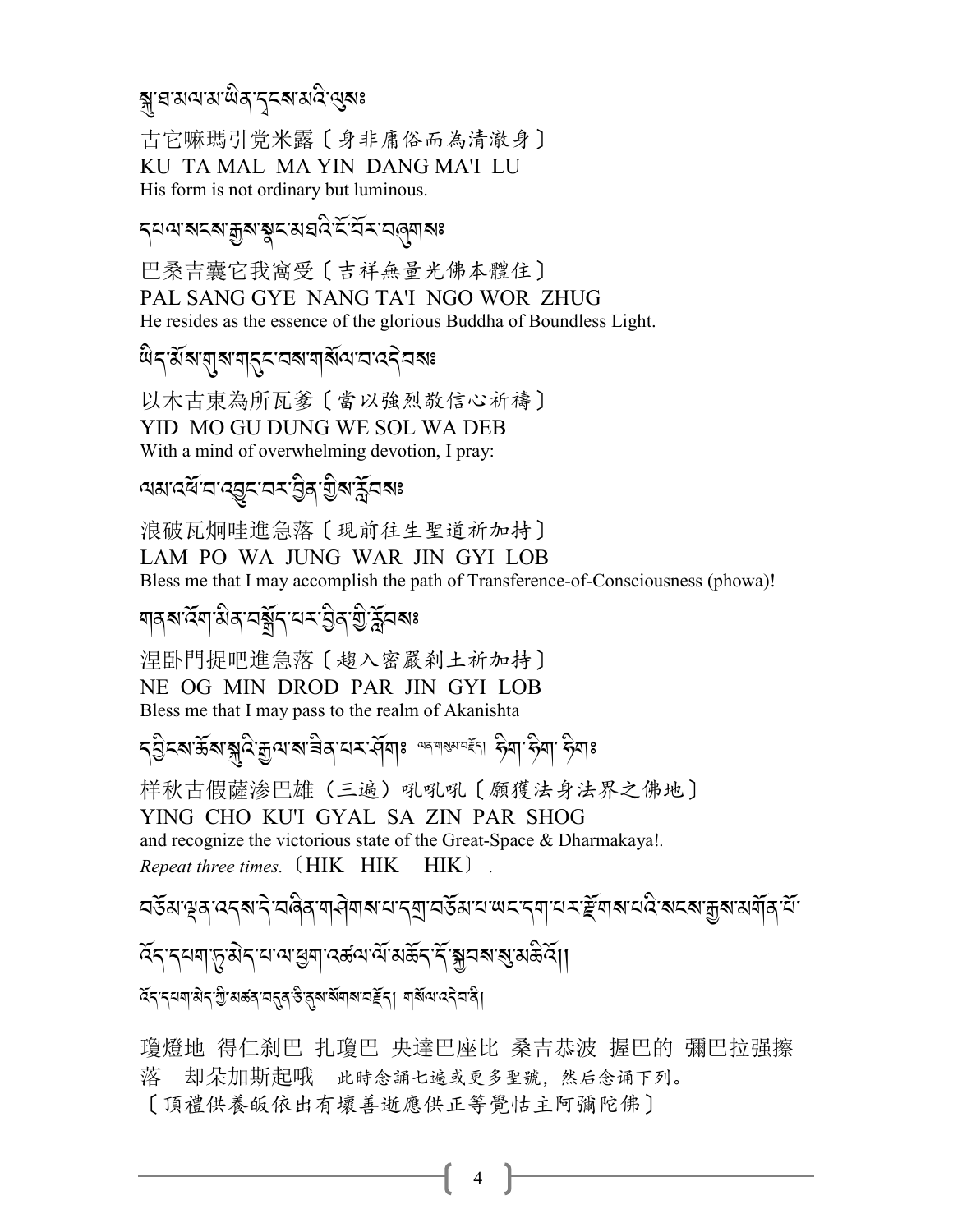CHOM DEN DE. DE ZHIN SHEG PA . DRA CHOM PA . YANG DAG PAR DZOG PA'I. SANG GYE GON PO. OD PAG TU . MED PA LA . CHAG TSAL LO. CHOD DO KYAB SU CHI'O {Recite seven times or as many times as possible. Then pray:} To the Bhagavan, the Tathagata, the Arhat, the Perfectly Pure Buddha, the Protector of Boundless Light (Amitabha), to you I pay homage, offering and take refuge!

## ষহৰা:মূৰা:বঁহ<sub>ি</sub>ব্যমা:প্ৰবা:বৰ্ষ্ণ বৰ্ষ্ণ ক্ৰি

桑吉握把美拉恰擦落〔頂禮無量光佛陀〕 SANG GYE OD PAG MED LA CHAG TSAL LO To the Buddha of Boundless Light, I prostrate.

# ম্<sup>.</sup> শ্ৰুৰ্'ন্*শ্ৰু*-ৰ'মাৰ্ৰ'ন'মাৰ্খন'ন'ন্ত্ৰৰাঃ

烏金别瑪炯涅拉所瓦爹〔祈禱烏金蓮花生〕 OR GYEN PEMA JUNG NE LA SOL WA DEB To Padmasambhava of Oddiyana, I pray:

#### ্ৰী<br>বৰ্ ক্ৰম্*য ৰ*'ন্নৰ প্ৰায়ৰ প্ৰদাসৰ বিশেষ J

真淺雜圍喇密圖節素〔大恩根本師悲攝〕 DRIN CHEN TSA WA'I LA MA'I TUG JE ZUNG supremely kind root lama, kindly accept me!

# *ধ*:বৰ্ম্মপ্ৰাৰ্থ প্ৰস্কৃত্ত্বৰাগ

雜瓦接比喇米浪拉重〔根本傳承師引道〕 TSA WAR GYUD PA'I LA MA'I LAM NA DRANG May the lamas of the root lineage guide my way!

## ৰ্মন্দ্ৰমান্ত্ৰীৰ প্ৰাপ্ত সম্ভিৰ <u>ম</u>ূৰ্য সম্ভি

洒浪破瓦炯瓦進結落〔加持修成往生法〕 ZAB LAM PO WA JUNG WAR JIN GYI LOB Bless me that I may accomplish the profound path of phowa,

#### ম্ভূ--পেপ*্*প্ৰেন্দ্ৰৰ প্ৰাপ্ত কৰি প্ৰাপ্ত কৰি প্ৰাপ্ত কৰি প্ৰাপ্ত কৰি প্ৰাপ্ত কৰি প্ৰাপ্ত কৰি প্ৰাপ্ত কৰি প্ৰা<br>প্ৰাপ্ত কৰি প্ৰাপ্ত কৰি প্ৰাপ্ত কৰি প্ৰাপ্ত কৰি প্ৰাপ্ত কৰি প্ৰাপ্ত কৰি প্ৰাপ্ত কৰি প্ৰাপ্ত কৰি প্ৰাপ্ত কৰি প A

泥浪破為卡學捉把進急落〔依此捷徑趨空剎〕 NYUR LAM PO WE KA JOD DROD PAR JIN GYI LOB and through the swift path of phowa, may I reach the celestial realm.

## মন্ম ৰ্মলৰ বেনী ৰাজ্যৰ স্পৰ্ট পৰি স্পৰ্ট স্পৰ্ট স্পৰ্ট স্পৰ্ট স্পৰ্ট স্পৰ্ট স্পৰ্ট স্পৰ্ট স্পৰ্ট স্পৰ্ট স্পৰ্ট<br>মাৰাজ্যৰ স্পৰ্ট স্পৰ্ট স্পৰ্ট স্পৰ্ট স্পৰ্ট স্পৰ্ট স্পৰ্ট স্পৰ্ট স্পৰ্ট স্পৰ্ট স্পৰ্ট স্পৰ্ট স্পৰ্ট স্পৰ্ট স্প

達所讀涅測破久瑪它〔吾等從此命終時〕 DAG SOG DI NE TSE PO GYUR MA TAG Bless us that as soon as we pass from this life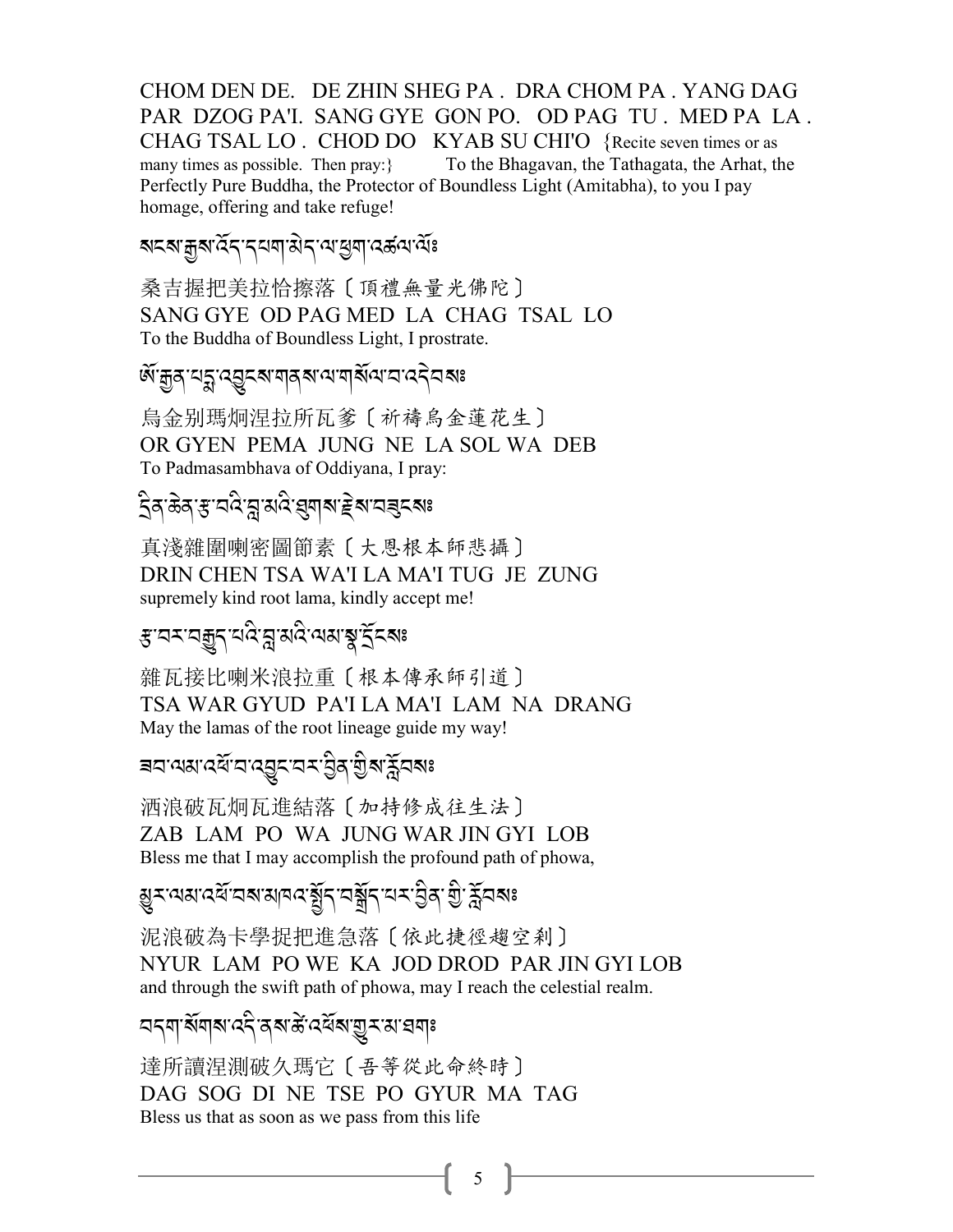অব্বাস্তৰানাৰী অসমীয়া নিৰ্বাস্থ্য আৰু স্থা আৰু স্থা

爹瓦見度切哇進急落 (三遍) 吼吼吼〔加持速生極樂刹〕

DE WA CHEN DU KYE WAR JIN GYI LOB Repeat three times.  $(HIK)$ HIK HIK)

we may be reborn in the pureland of Great Bliss.

<u>ଘ</u>র্ত্তমাঞ্জাবব্রাই অল্পিন আনিয়া আনি আনিয়া আনি মুখ্য সম্পূর্ণ কৰি আনি আনি আ 

ধ্যমানাইনা মাৰ্থ্য বেনী।

瓊燈地 得仁刹巴 扎瓊巴 央達巴座比 桑吉恭波 握巴的 彌巴拉强擦 落 却朵加斯起哦 此時念誦七遍或更多聖號,然后念诵下列。

[頂禮供養皈依出有壞善逝應供正等覺怙主阿彌陀佛]

CHOM DEN DE. DE ZHIN SHEG PA. DRA CHOM PA. YANG DAG PAR DZOG PA'I. SANG GYE GON PO. OD PAG TU. MED PA LA. CHAG TSAL LO, CHOD DO KYAB SU CHI'O {Recite seven times or as many times as possible. Then pray: } To the Bhagavan, the Tathagata, the Arhat, the Perfectly Pure Buddha, the Protector Boundless Light (Amitabha), to you I pay homage, offering and take refuge!

## षिभाईः मेवाङ्गदेशिकसार्येदादयवासेदासर्वोवादयः

誒瑪伙 新讀窩擦我把美滾當〔極其稀有無量光怙主〕 E MA HO! SHIN TU NGO TSAR OD PAG MED GON DANG EMAHO! To the most marvelous protector Amitabha,

#### য়ৢঀয়ৼৗৼড়য়ৼয়ড়৸ৼঀৼ৻য়৻

圖節千波恰朵土千脱〔大悲觀音大力金剛手〕 TUG JE CHEN PO CHAG DOR TU CHEN TOB to the Great Compassionate One (Avalokiteshvara) and powerful Vairapani:

達所則急以幾所瓦爹〔我等專心致志而祈禱〕 DAG SOG TSE CHIG YID KYI SOL WA DEB we pray with single-pointed concentration.

#### 

洒浪破瓦炯哇進急落〔修成往生深道祈加持〕 ZAB LAM PO WA JUNG WAR JIN GYLLOB Bless us that we may accomplish the profound path of phowa!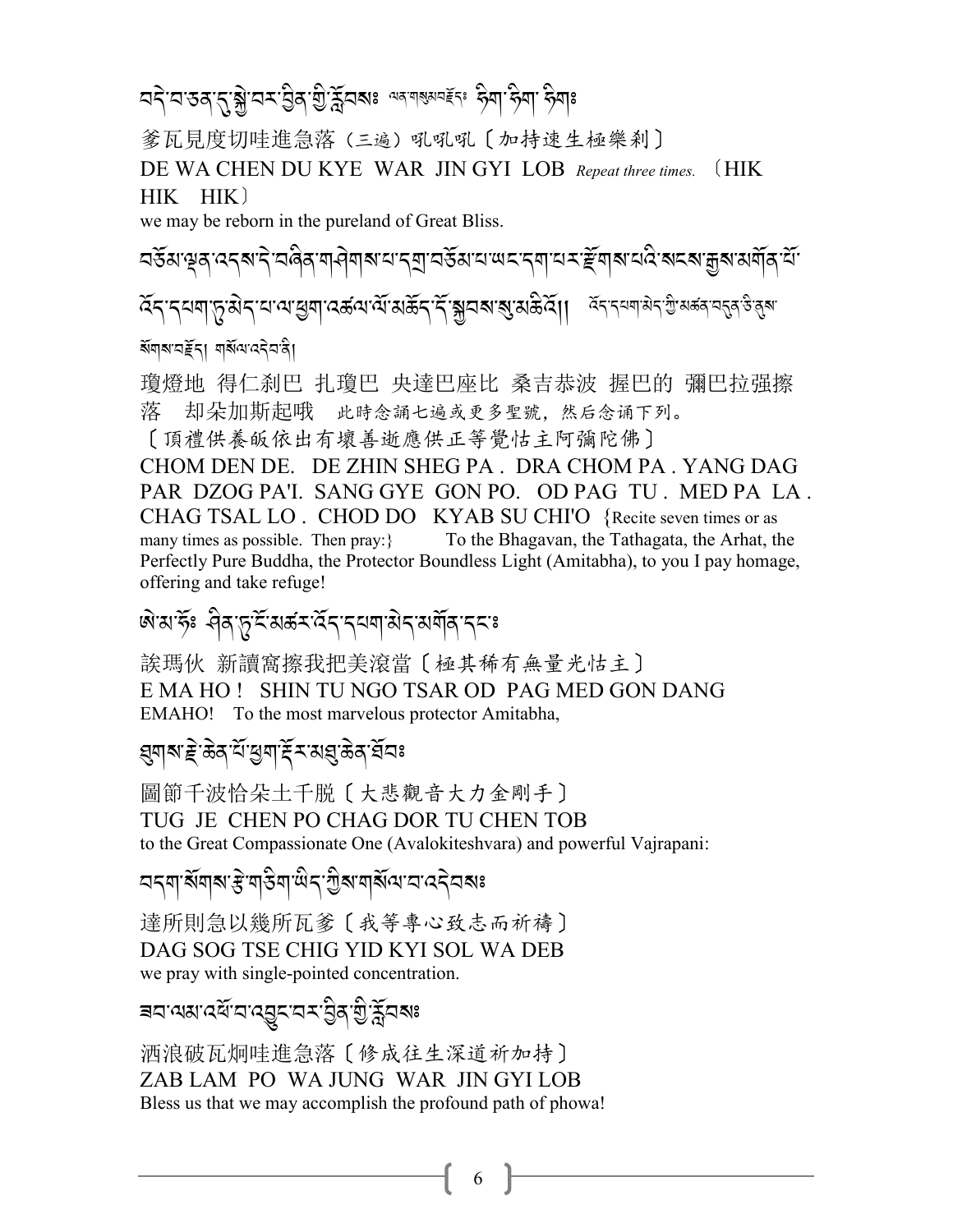#### <u>ଘଟଣା ସୁଧାର ବିଶା ବର୍ଷ ପ୍ରସ୍ତୁ । ଏହ</u>

達所囊受起為地瓊册〔我等一旦出現死亡時〕 DAG SOG NAM ZHIG CHI WA'I DU JUNG TSE Bless us that as soon as we pass from this life

#### **ক্কম প্ৰথা বন্য স্তুপ্ৰযোগ পৰি এই প্ৰয়**াৰ্টি পৰি প্ৰয়োগ বিশ্ববিদ্যালয়

囊西得千破瓦進急落(多次念诵)〔加持神識往生極樂剎〕 NAM SHE DE CHEN PO WAR JIN GYI LOB Recite verses many times. our consciousnesses may be transferred to the pureland of Great Bliss.

ম নায়ুন শ্লীঃ মেন ব্যৱস্থাঃ মেন দুঃ মান প্ৰেপ্ত কৰা প্ৰেপ্ত কৰি প্ৰব্ৰম্ভ বৰ্ত্ত বিদ্যালয় বিদ্যালয় প্ৰদাসী

| 啪的 化身 啪的 報身 啪的 法身 啪的 不變 啪的 顯现 |                                   |  |
|-------------------------------|-----------------------------------|--|
| PHET Nirmanakaya              | PHET Sambhogakaya PHET Dharmakaya |  |
| PHET Unwavering               | <b>PHET</b> Fully Manifest        |  |

#### May all be auspicious! May virtuous goodness increase!

長壽佛心咒: Long Life Mantra:

## জ্ঞান্ম-ষ্ট<sup>ু</sup>ইন্ধৰ্ম দী<sup>টা</sup> ব্যু*ম্*য

嗡阿瑪日訥紫聞得葉索哈

#### OM A MA RA NI DZI BAN TI YE SO HA

Life Essence Mantra:

জৰ্মি হ্ৰান্দেটা জামামীজ জুলুহেন ৰামীক বিভিন্ন হামা চাব্ৰান্দে। জহ ङे हे। अँ बद्य बन्धा स्थान परि सिद्धा स्थान के बाबी बन्ने के बाबी से सिद्धा से बन्ने से बन्ने से बन्ने से बन्न

嗡那莫巴嘎瓦得 阿補熱 摸達 阿耶加那 色波哪 則達 達它嘎達亞 阿日哈得 波達 薩 田桑 得昨 日丽雜呀 達亞 它 嗡本耶本耶 瑪哈本耶 阿補熱 摸達本耶 亞 摸達本耶 加那 桑吧若巴字得 嗡薩日瓦 阿補熱 桑嘎日 巴熱西達 嘎嘎那 薩夢嘎得 桑巴瓦 達ョ瑪得 阿 | 瑪哈那亞 | 巴日瓦熱 | 索哈 波西得